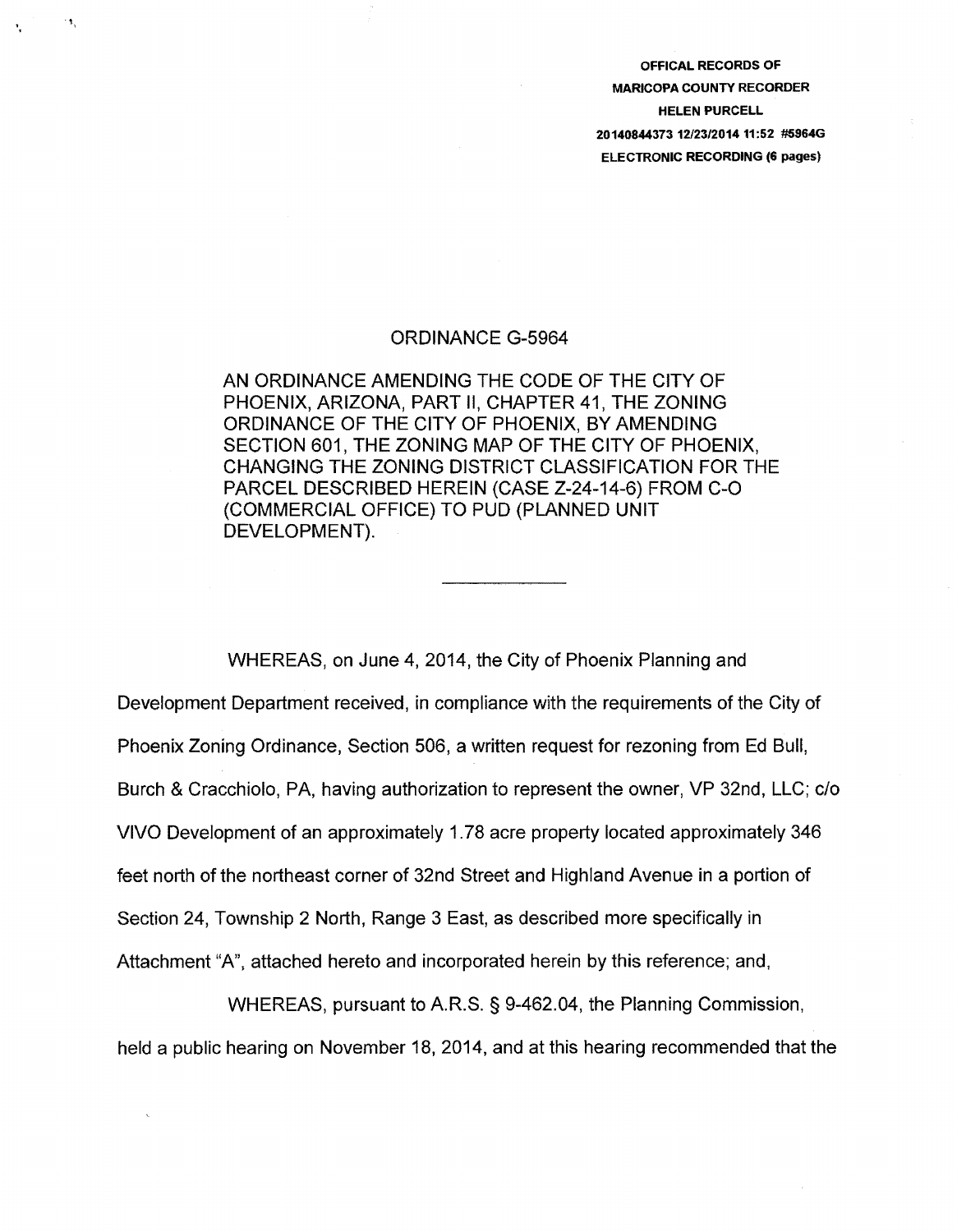City Council approve this rezoning request with the recommended staff conditions, as modified; and,

ł,

WHEREAS, the City Council, at their regularly scheduled meeting held on December 17, 2014, has determined that, in accordance with A.R.S. § 9-462.01.F, this rezoning request; with the appropriate site specific requirements provided in Section 2, is consistent with and conforms to the General Plan, will conserve and promote the public health, safety and general welfare, and should be approved, subject to the conditions herein.

NOW, THEREFORE, BE IT ORDAINED BY THE COUNCIL OF THE CITY OF PHOENIX, as follows:

SECTION 1: The zoning of an approximately 1. 78 acre property located 346 feet north of the northeast corner of 32nd Street and Highland Avenue in a portion of Section 24, Township 2 North, Range 3 East, as described more specifically in Attachment "A", is hereby changed from "C-0" (Commercial Office) to "PUD" (Planned Unit Development) and that the Planning and Development Director is instructed to modify The Zoning Map of the City of Phoenix to reflect this use district classification change as shown in Attachment "B".

SECTION 2: The specific nature of the subject property and of the rezoning request is more particularly described in case file Z-24-14-6, on file with the Planning and Development Department. Due to the site's specific physical conditions and the use district applied for by the applicant, this rezoning is subject to compliance with the PUD narrative and the following stipulations, violation of which shall be treated in the same manner as a violation of the City of Phoenix Zoning Ordinance: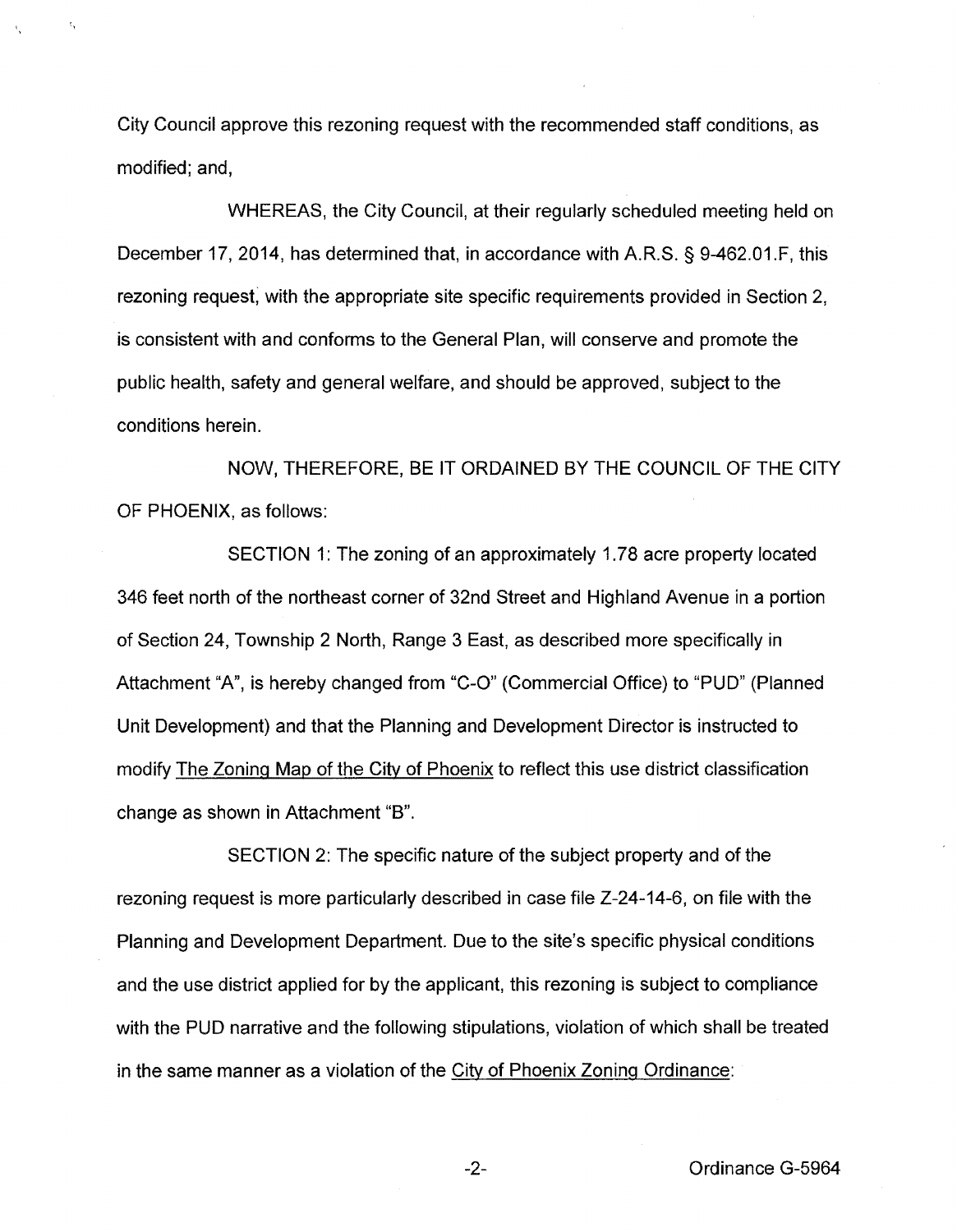1. An updated Development Narrative for the Next Gen Modern Storage - Camelback PUD reflecting the changes approved through this request shall be submitted to the Planning and Development Department within 30 days of City Council approval of this request. The updated Development Narrative shall be consistent with the Development Narrative dated July 24, 2014, as modified by the following stipulations.

 $\epsilon_{\rm r}$ 

- a. Page 1, C. first paragraph: The first sentence shall read: "The intent of this PUD is to allow a high-quality, indoor, climate controlled self-service storage facility consistent with Section 647.A.2.i (Special Permit for selfservice storage warehouse) of the Zoning Ordinance."
- b. Exhibit 3: Site plan shall be replaced with site plan date stamped November 7, 2014 (Attachment B).
- c. Exhibit 4: Elevations shall be replaced with elevations date stamped November 7, 2014 (Attachment C).
- d. Exhibit 5: Landscape plan shall be replaced with landscape plan date stamped November 7, 2014 (Attachment D).
- e. Exhibit 6 shall be inserted to include the sign exhibit date stamped November 7, 2014 (Attachment E).
- f. Exhibit 7 shall be inserted to include the building perspectives date stamped November 7, 2014 (Attachment F).

SECTION 3: If any section, subsection, sentence, clause, phrase or portion of this ordinance is for any reason held to be invalid or unconstitutional by the decision of any court of competent jurisdiction, such decision shall not affect the validity of the remaining portions hereof.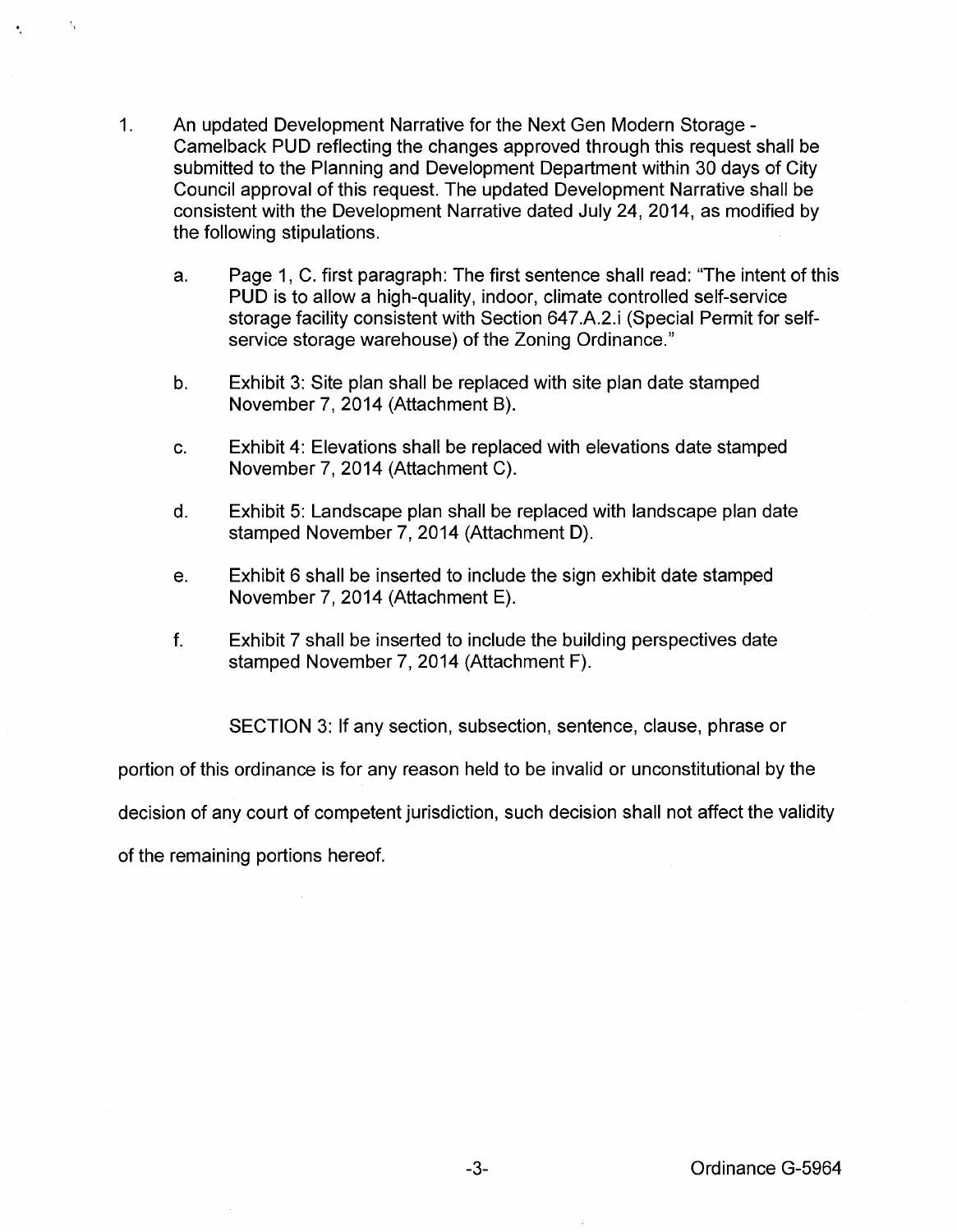# PASSED by the Council of the City of Phoenix this 17th day of December,

2014.

 $\epsilon_{\rm t}$ 

**MAYOR** ATTEST: Where City Clerk **ACTING**  $\overbrace{\text{APPROVED}}$  AS TO FORM:<br>Acting City Attorney  $\overbrace{\text{pm}}$ APPROVED AS TO FORM: REVIEWED BY: City Manager PL:tml:1158533v1: (CM#95) (Item #45) 12/17/14 Attachments:

A- Legal Description (1 Page)

B- Ordinance Location Map (1 Page)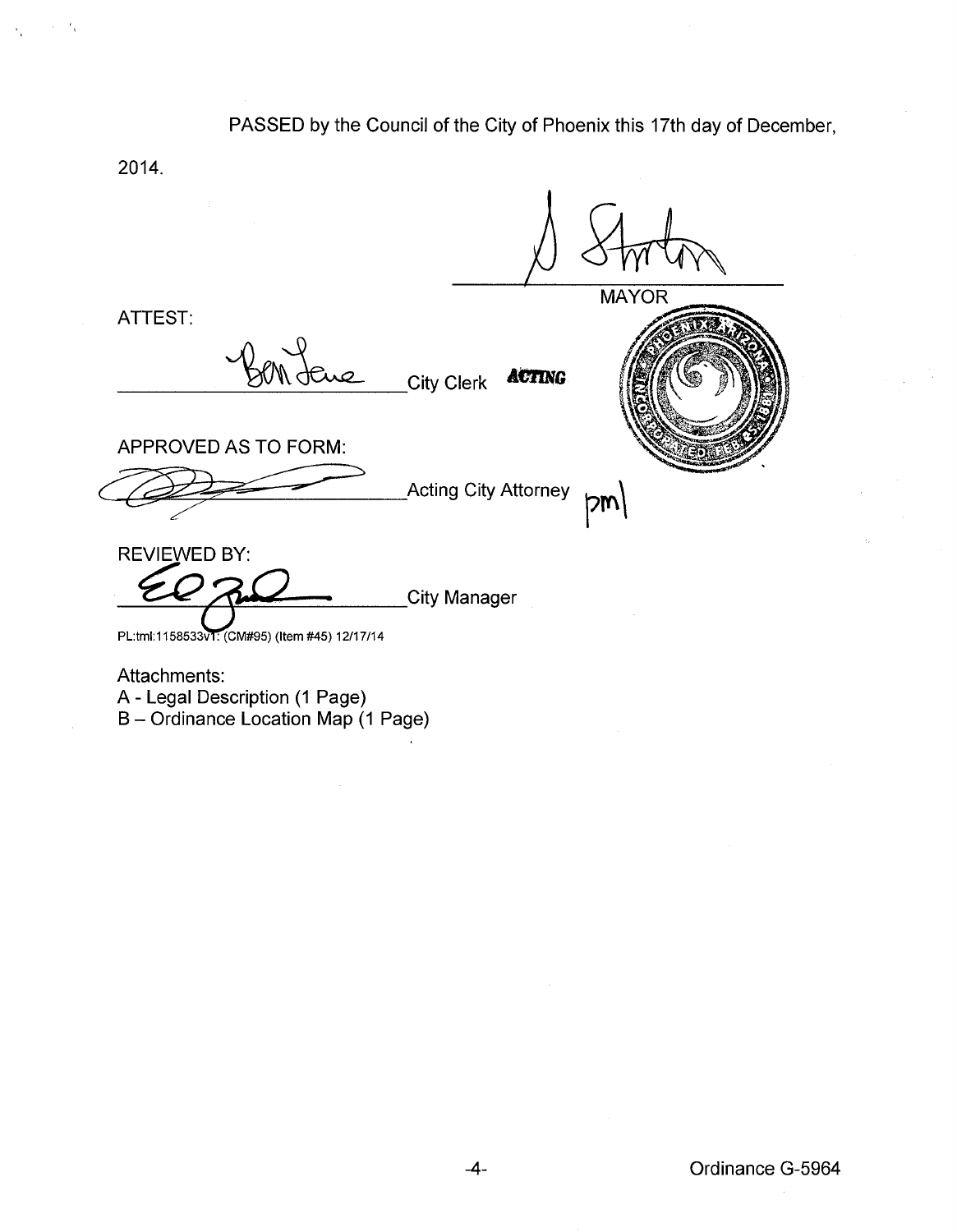## ATTACHMENT A

#### LEGAL DESCRIPTION FOR Z-24-14-6

#### PARCEL NO. 1:

'•

Tract A, La Celesta Homes, according to Book 46 of Maps, page 46, records of Maricopa County, Arizona;

EXCEPT the East 58.25 feet, which lies Southerly of Lot 1 of said La Celesta Homes; and EXCEPT the South 24.60 feet

PARCEL NO. 2:

That portion of Tract A, La Celesta Homes, according to Book 46 of Maps, page 46, records of Maricopa County, Arizona, described as follows:

BEGINNING at the Northeast comer of Lot 11 of said La Celesta Homes;

THENCE North 0 degrees 14 minutes 00 seconds East, a distance of 3.00 feet to the TRUE POINT OF BEGINNING;

THENCE continuing North 0 degrees 14 minutes 00 seconds East, a distance of 21.60 feet;

THENCE South 89 degrees 42 minutes 00 seconds East, a distance of 91.75 feet; THENCE South 0 degrees 14 minutes 00 seconds West, a distance of 21.60 feet; THENCE North 89 degrees 42 minutes 00 seconds West, a distance of 91.75 feet to the TRUE POINT OF BEGINNING.